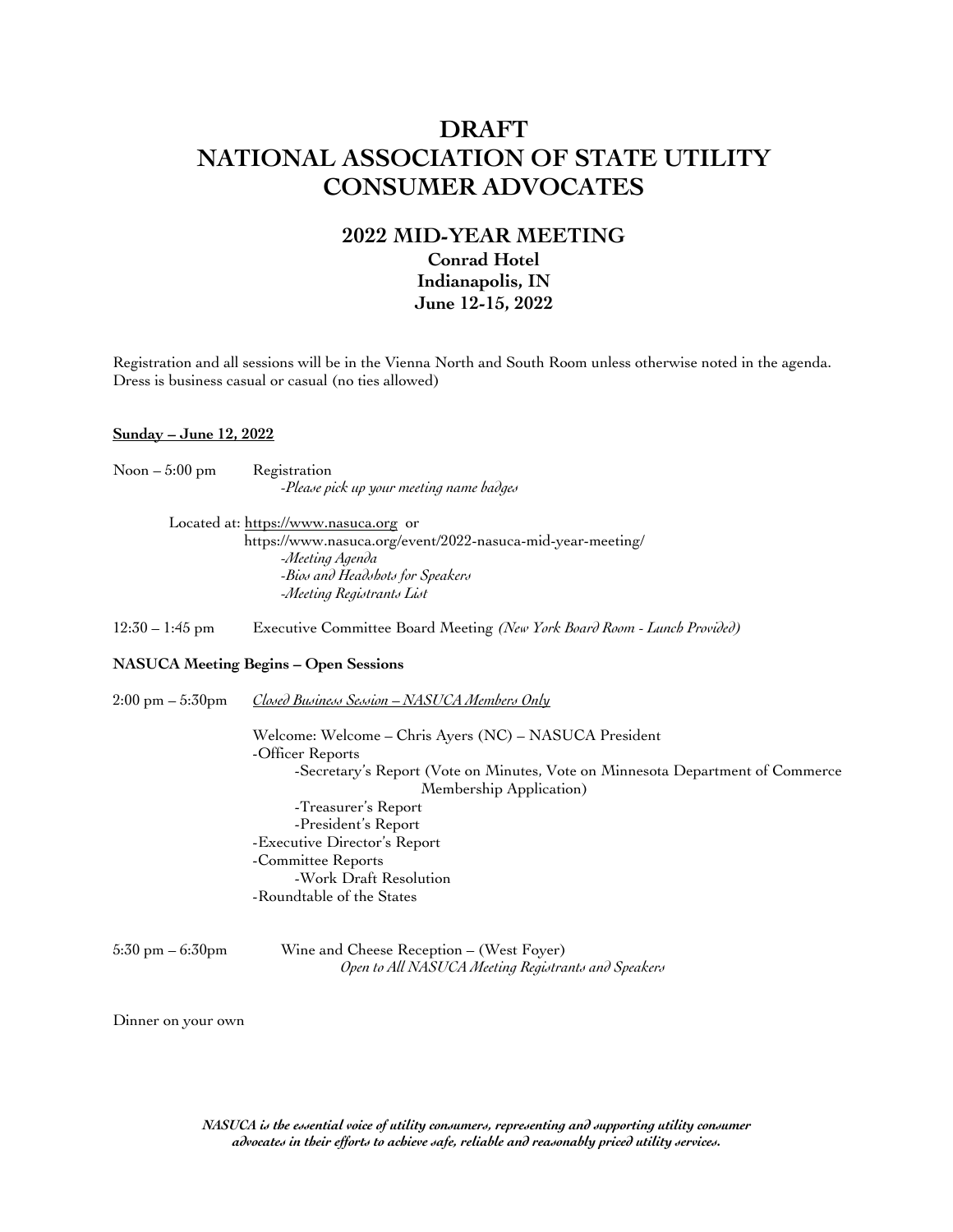#### **Monday – June 13, 2022**

7:30 am – 8:20 am Registration and Breakfast (London Room) *\*\*Breakfast available to NASUCA meeting registrants and Speakers\*\**

### **Open Session Begins**

| 8:20 am – 8:35 am    | Welcome<br>Chris Ayers<br>William "Bill" Fine                                                                                                                                                                                                                                                                                                                                                                                                                                                                        | Executive Director, North Carolina Utilities Commission<br>Public Staff, NASUCA President<br>Indiana Consumer Counselor, NASUCA Vice-President                     |  |  |
|----------------------|----------------------------------------------------------------------------------------------------------------------------------------------------------------------------------------------------------------------------------------------------------------------------------------------------------------------------------------------------------------------------------------------------------------------------------------------------------------------------------------------------------------------|--------------------------------------------------------------------------------------------------------------------------------------------------------------------|--|--|
| $8:35$ am $-9:30$ am | Natural Gas Panel: Examining Hydrogen, Renewable Gas and Other Options to<br>Decarbonize Future Natural Gas Service                                                                                                                                                                                                                                                                                                                                                                                                  |                                                                                                                                                                    |  |  |
|                      | As states pursue clean energy goals, the natural gas system will need to modernize<br>toward lower carbon sources of fuel. This panel will offer a short introduction to how<br>hydrogen can work with local gas distribution systems as a source of fuel and will also<br>examine efforts to capture renewable sources of natural gas.                                                                                                                                                                              |                                                                                                                                                                    |  |  |
|                      | Moderator:<br>Joseph Rogers                                                                                                                                                                                                                                                                                                                                                                                                                                                                                          | Assistant Attorney General - Massachusetts<br>Attorney General Office of Ratepayer Advocacy                                                                        |  |  |
|                      | <u>Speakers:</u><br>Dan LeFevers<br>Frank Canavan<br>David Lapp                                                                                                                                                                                                                                                                                                                                                                                                                                                      | Director, State and Consumer Programs, GTI Energy<br>American Gas Association (AGA)<br>People's Counsel, Maryland                                                  |  |  |
| 9:35 am – 10:30 am   | Reliability Challenges - Concerns at a Grid Level                                                                                                                                                                                                                                                                                                                                                                                                                                                                    |                                                                                                                                                                    |  |  |
|                      | Recent reports from NERC and several RTO's point towards possible future energy<br>emergencies caused by a combination of climate change impacts and a transition from<br>traditional fossil fuel generators to carbon-free renewable power. In addition,<br>uncertainty and increased natural gas prices are having dramatic impacts on future<br>auction prices. This panel will explore these challenges, suggest possible solutions and<br>help advocates get prepared to communicate these issues to consumers. |                                                                                                                                                                    |  |  |
|                      | Moderator:<br>Greg Poulos                                                                                                                                                                                                                                                                                                                                                                                                                                                                                            | Executive Director, Consumer Advocates of the PJM States                                                                                                           |  |  |
|                      | Speakers:<br>Scott Wright<br>Evelyn Robinson                                                                                                                                                                                                                                                                                                                                                                                                                                                                         | Executive Director, Resource Planning, Midcontinent<br>Independent System Operator<br>Managing Partner, State and Government Affairs, PJM<br>Interconnection, LLC. |  |  |
|                      | Shelby Linton-Keddie                                                                                                                                                                                                                                                                                                                                                                                                                                                                                                 | Senior Director, State Energy and Regulatory Policy,<br>Edison Electric Institute                                                                                  |  |  |

10:30 am – 11:00 am Break

*NASUCA is the essential voice of utility consumers, representing and supporting utility consumer advocates in their efforts to achieve safe, reliable and reasonably priced utility services.*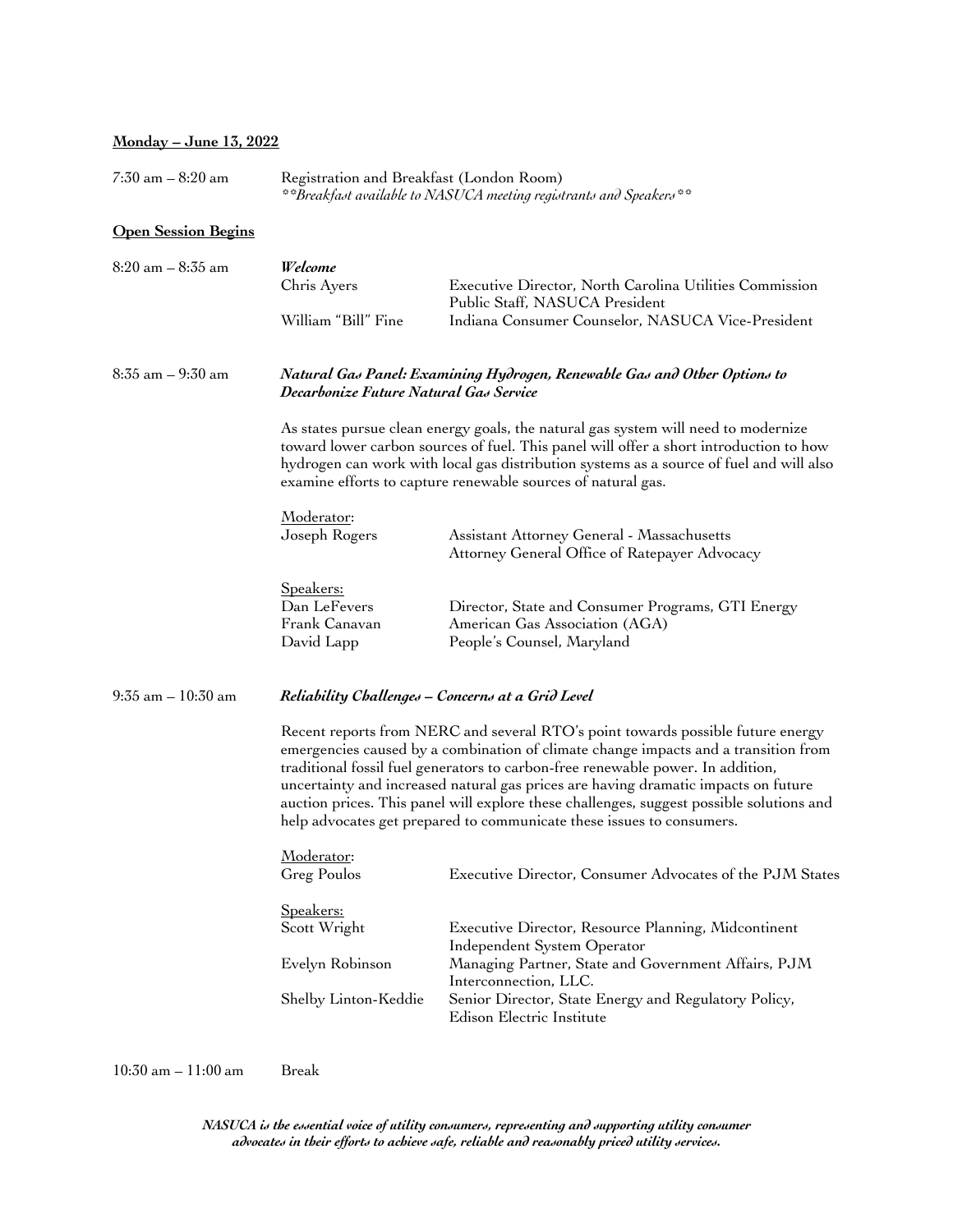| $11:00$ am $-11:55$ am               | Water Panel: Challenges of Small Water Systems Acquisitions                                                                                                                                                                                                                                                                                                                                                        |                                                                                                                                                   |  |  |
|--------------------------------------|--------------------------------------------------------------------------------------------------------------------------------------------------------------------------------------------------------------------------------------------------------------------------------------------------------------------------------------------------------------------------------------------------------------------|---------------------------------------------------------------------------------------------------------------------------------------------------|--|--|
|                                      | This panel will discuss acquisition issues through the lens of a small water/wastewater<br>utility and its customers. Unique to these systems are issues of capital expenditures for<br>long-delayed maintenance projects, needed technology improvements, fair value or<br>acquisition premiums, assimilation into larger utility's systems and the magnitude of<br>rate/bill impacts to a small customer base.   |                                                                                                                                                   |  |  |
|                                      | Moderator:<br>Karen H. Stachowski                                                                                                                                                                                                                                                                                                                                                                                  | Senior Asst. Attorney General, Consumer Advocate Unit,<br>Tennessee Attorney General                                                              |  |  |
|                                      | <u>Speakers:</u><br>David Ober<br>Chris Krygier<br>David Spenard                                                                                                                                                                                                                                                                                                                                                   | Commissioner, Indiana Utility Regulatory Commission<br>Chief Strategy Officer at Global Water Resources<br>Attorney, Strobo Barkley, PLLC         |  |  |
| $12:00 \text{ pm} - 1:30 \text{ pm}$ | Lunch Break $-$ grab a friend and go                                                                                                                                                                                                                                                                                                                                                                               |                                                                                                                                                   |  |  |
| $12:00 \text{ pm} - 1:30 \text{ pm}$ |                                                                                                                                                                                                                                                                                                                                                                                                                    | Heads of Office Lunch (Weber Grill - across from hotel)<br>-Open to office heads or their assigned deputy if the office head is not in attendance |  |  |
| $1:30$ pm $- 2:40$ pm                |                                                                                                                                                                                                                                                                                                                                                                                                                    | Current and Future Challenges in Transmission Planning                                                                                            |  |  |
|                                      | This panel will address current challenges in transmission planning including questions<br>about how we achieve greater transparency in the planning process, improve<br>stakeholder engagement, advance cost containment goals in RTO-administered<br>transmission planning and meet the types of challenges addressed in the Federal<br>Energy Regulatory Commission Transmission Notice of Proposed Rulemaking? |                                                                                                                                                   |  |  |
|                                      | Moderator:<br>Jennifer Easler                                                                                                                                                                                                                                                                                                                                                                                      | Director, Iowa Office of Consumer Advocate                                                                                                        |  |  |
|                                      | Speakers:<br>Sarah Freeman<br>Jeremiah Doner<br>Rob Gramlich                                                                                                                                                                                                                                                                                                                                                       | Commissioner, Indiana Utility Regulatory Commission<br>Mid-Continent Independent System Operator (MISO)<br>President, Grid Strategies LLC         |  |  |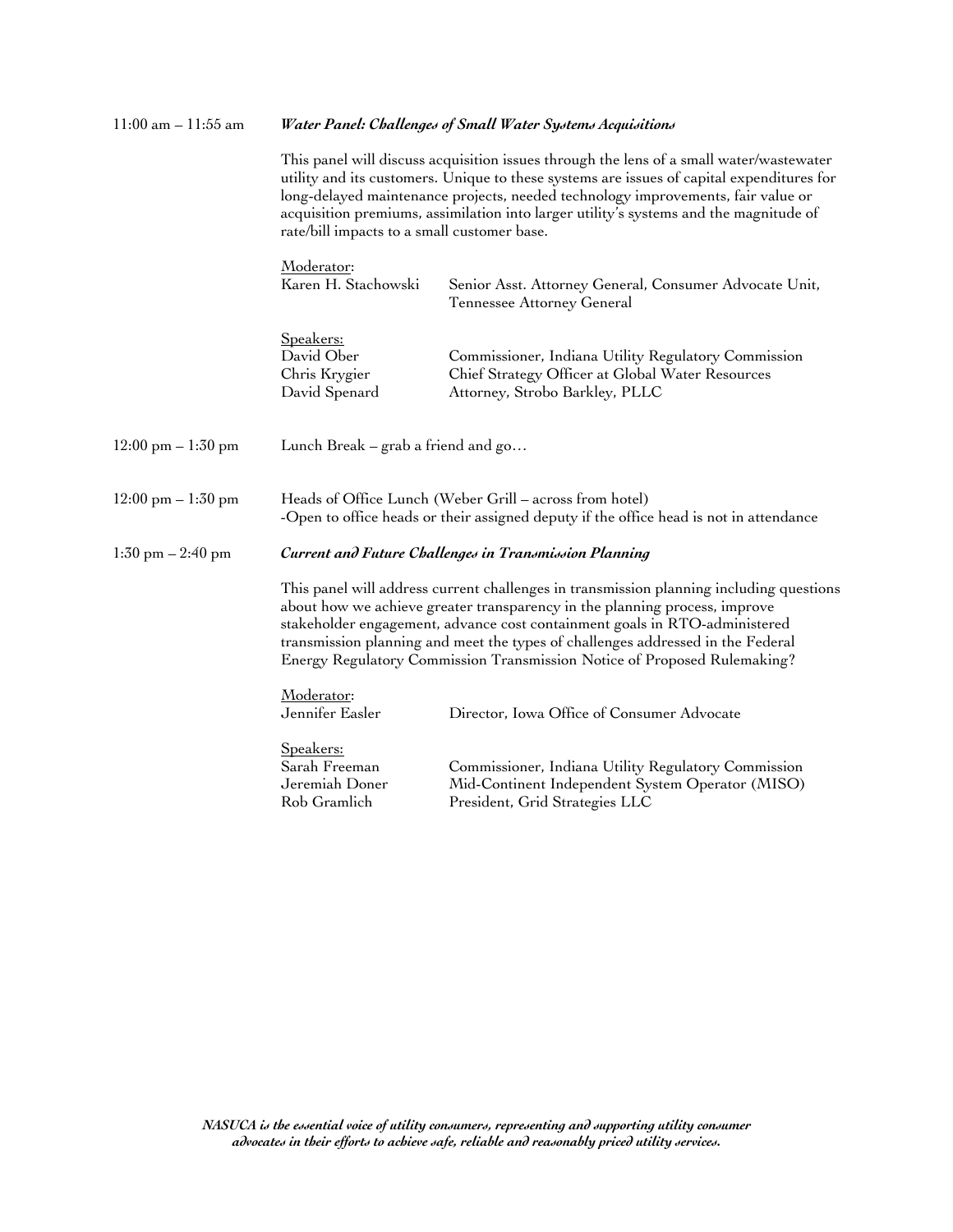| $2:45$ pm $- 3:40$ pm               | Transportation Electrification - Are We Ready?<br>We are moving toward electrifying our transportation options, whether it be<br>passenger cars, fleet-level delivery vans, school busses or larger trucks. Utilities must<br>plan to meet the transportation needs of all consumers, and the infrastructure costs<br>necessary to meet these needs will impact all consumers. This panel will offer an<br>industry view of what is coming, with a focus on issues around meeting the needs of<br>business fleets, a utility view on how it is getting ready and some discussion about<br>what consumer advocates need to know to be ready for this transition.                                                                                                                             |                                                                                                       |  |  |
|-------------------------------------|---------------------------------------------------------------------------------------------------------------------------------------------------------------------------------------------------------------------------------------------------------------------------------------------------------------------------------------------------------------------------------------------------------------------------------------------------------------------------------------------------------------------------------------------------------------------------------------------------------------------------------------------------------------------------------------------------------------------------------------------------------------------------------------------|-------------------------------------------------------------------------------------------------------|--|--|
|                                     |                                                                                                                                                                                                                                                                                                                                                                                                                                                                                                                                                                                                                                                                                                                                                                                             |                                                                                                       |  |  |
|                                     | Moderator:<br>Thomas Wiehl                                                                                                                                                                                                                                                                                                                                                                                                                                                                                                                                                                                                                                                                                                                                                                  | Attorney, Connecticut Office of Consumer Counsel                                                      |  |  |
|                                     | Speakers:<br>Kathy Knoop                                                                                                                                                                                                                                                                                                                                                                                                                                                                                                                                                                                                                                                                                                                                                                    | Manager, Electric Vehicle Integration Solutions,<br>General Motors                                    |  |  |
|                                     | Kristin Munsch                                                                                                                                                                                                                                                                                                                                                                                                                                                                                                                                                                                                                                                                                                                                                                              | Senior Associate General Counsel, Commonwealth Edison                                                 |  |  |
|                                     | Caroline Palmer                                                                                                                                                                                                                                                                                                                                                                                                                                                                                                                                                                                                                                                                                                                                                                             | Company (ComEd)<br>Senior Consultant, Strategen Consulting                                            |  |  |
| $3:40 \text{pm} - 4:00 \text{pm}$   | Break                                                                                                                                                                                                                                                                                                                                                                                                                                                                                                                                                                                                                                                                                                                                                                                       |                                                                                                       |  |  |
| $4:00 \text{ pm} - 4:40 \text{ pm}$ | FERC – Special Guests - To Update NASUCA on FERC's Consumer Outreach Effort                                                                                                                                                                                                                                                                                                                                                                                                                                                                                                                                                                                                                                                                                                                 |                                                                                                       |  |  |
|                                     | The Federal Energy Regulatory Commission (FERC) has increased its focus on<br>consumer outreach and increasing consumer participation in FERC proceedings.<br>FERC created the Office of Public Participation to coordinate and provide assistance<br>to members of the public to facilitate participation in Commission proceedings, which<br>could at some point in the future include providing intervenor funding. FERC's Office<br>of External Affairs has also stepped up its direct outreach and communication with<br>NASUCA offices to keep us aware of current cases and to offer issue briefings. This<br>panel presents an opportunity to speak directly with the Director of each office about<br>how NASUCA can better advocate our issues and have our voices heard by FERC. |                                                                                                       |  |  |
|                                     | Elin Katz<br>Robert Thormeyer                                                                                                                                                                                                                                                                                                                                                                                                                                                                                                                                                                                                                                                                                                                                                               | Director, Office of Public Participation<br>Director, State, International, & Public Affairs Division |  |  |
| $4:45$ pm $-5:15$ pm                | <b>FERC</b> Update                                                                                                                                                                                                                                                                                                                                                                                                                                                                                                                                                                                                                                                                                                                                                                          |                                                                                                       |  |  |
|                                     | Jason T. Gray                                                                                                                                                                                                                                                                                                                                                                                                                                                                                                                                                                                                                                                                                                                                                                               | Partner, Duncan & Allen, Washington DC                                                                |  |  |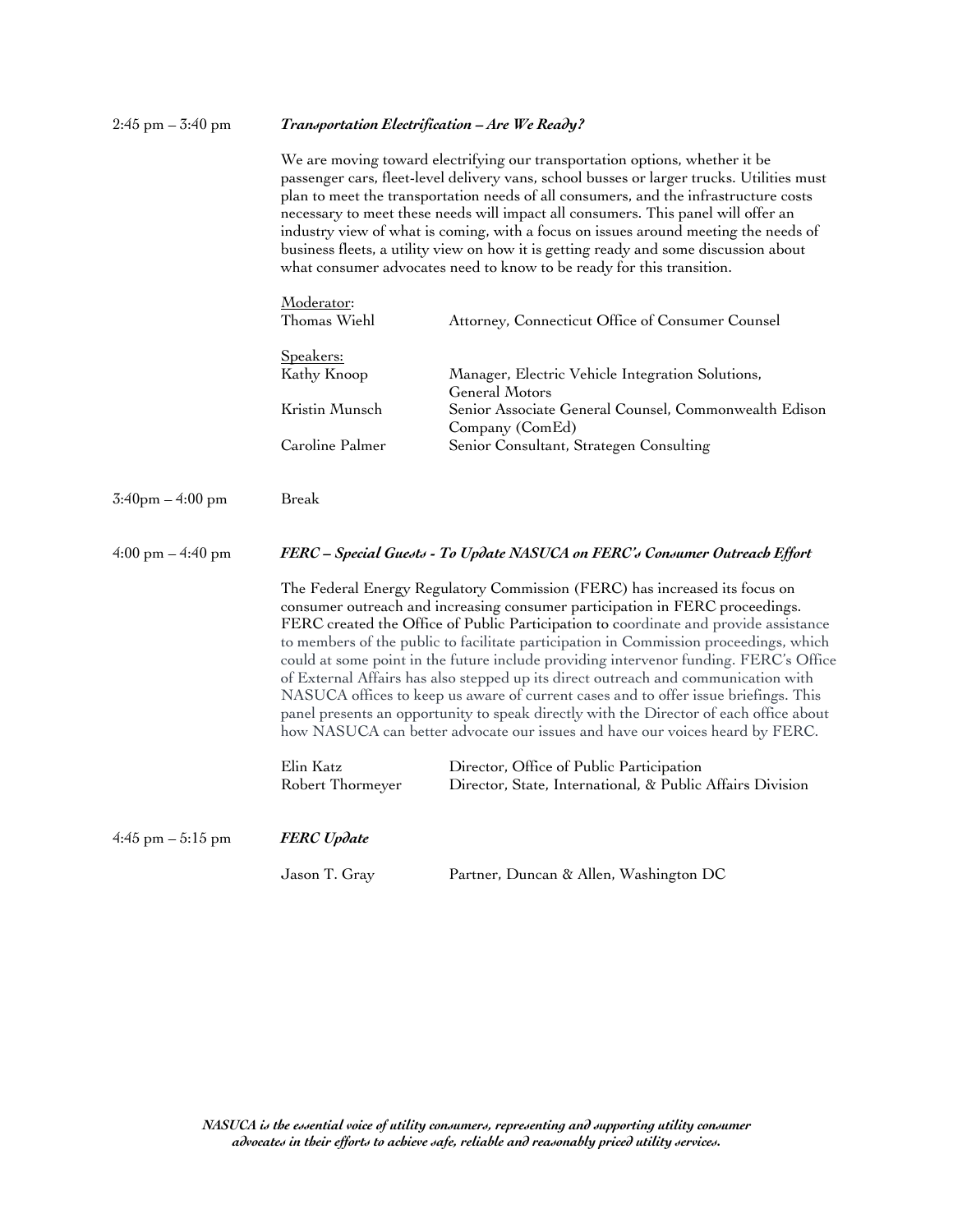| $6:00 \text{pm} - 8:15 \text{pm}$    | <b>NASUCA</b> Reception<br>**Open to All Meeting Registrants and speakers**                                                                              |                                                                                                                                                                                                                                                                                                                                                                                                                                                |  |  |
|--------------------------------------|----------------------------------------------------------------------------------------------------------------------------------------------------------|------------------------------------------------------------------------------------------------------------------------------------------------------------------------------------------------------------------------------------------------------------------------------------------------------------------------------------------------------------------------------------------------------------------------------------------------|--|--|
|                                      | Location:                                                                                                                                                | The Rathskeller (about a 20-minute walk from the Conrad Hotel)<br>In the historic Athenaeum Building<br>401 E. Michigan Street                                                                                                                                                                                                                                                                                                                 |  |  |
|                                      | Awards                                                                                                                                                   | <u> Robert F. Manifold Award</u><br>Bryce Freemen - Wyoming                                                                                                                                                                                                                                                                                                                                                                                    |  |  |
|                                      |                                                                                                                                                          | <b>NASUCA</b> Service Award<br>Anjali Patel - DC-OPC (formerly), Chair Electric Committee<br>Margaret Stull - Indiana, Chair Accounting and Tax Committee<br>Richard Berkley – New York PULP – Chair Consumer Protection<br>Committee                                                                                                                                                                                                          |  |  |
| Dinner on your own                   |                                                                                                                                                          |                                                                                                                                                                                                                                                                                                                                                                                                                                                |  |  |
| <u> Tuesday – June 14, 2022</u>      |                                                                                                                                                          |                                                                                                                                                                                                                                                                                                                                                                                                                                                |  |  |
| $7:30$ am $-8:30$ am                 | Registration and Breakfast (West Foyer)<br>**Breakfast available to NASUCA meeting registrants and speakers**                                            |                                                                                                                                                                                                                                                                                                                                                                                                                                                |  |  |
| <b>Open Session Begins</b>           |                                                                                                                                                          |                                                                                                                                                                                                                                                                                                                                                                                                                                                |  |  |
| $8:30 \text{ am} - 12:00 \text{ pm}$ | <b>DOE/LBNL Technical Training</b>                                                                                                                       |                                                                                                                                                                                                                                                                                                                                                                                                                                                |  |  |
|                                      | <u>Session 1: 8:30 am - 9:15 am</u>                                                                                                                      |                                                                                                                                                                                                                                                                                                                                                                                                                                                |  |  |
|                                      | Grid modernization plans: Review and assessment of proposed investments<br>Tim Woolf, Synapse Energy Economics<br>Ben Havumaki, Synapse Energy Economics |                                                                                                                                                                                                                                                                                                                                                                                                                                                |  |  |
|                                      | plans.                                                                                                                                                   | This session will cover grid modernization investment economics and a report prepared<br>for the Minnesota Department of Commerce to support analysis of grid modernization<br>investments in the state. The guidance document describes best practices for conducting<br>economic evaluations of grid modernization investments and presents a set of<br>recommended filing requirements for future utility evaluations of grid modernization |  |  |
|                                      | <u>Session 2: 9:15 am - 10:00 am</u>                                                                                                                     |                                                                                                                                                                                                                                                                                                                                                                                                                                                |  |  |
|                                      | State regulatory approaches for distribution planning<br>Lisa Schwartz, Berkeley Lab                                                                     |                                                                                                                                                                                                                                                                                                                                                                                                                                                |  |  |
|                                      | topic.                                                                                                                                                   | This session will cover the variety of state requirements for electric distribution system<br>planning, including plan components, regulatory practices, and planning approaches by                                                                                                                                                                                                                                                            |  |  |
| $10:00$ am $- 10:30$ am              | Break-Coffee and Tea                                                                                                                                     |                                                                                                                                                                                                                                                                                                                                                                                                                                                |  |  |

*NASUCA is the essential voice of utility consumers, representing and supporting utility consumer advocates in their efforts to achieve safe, reliable and reasonably priced utility services.*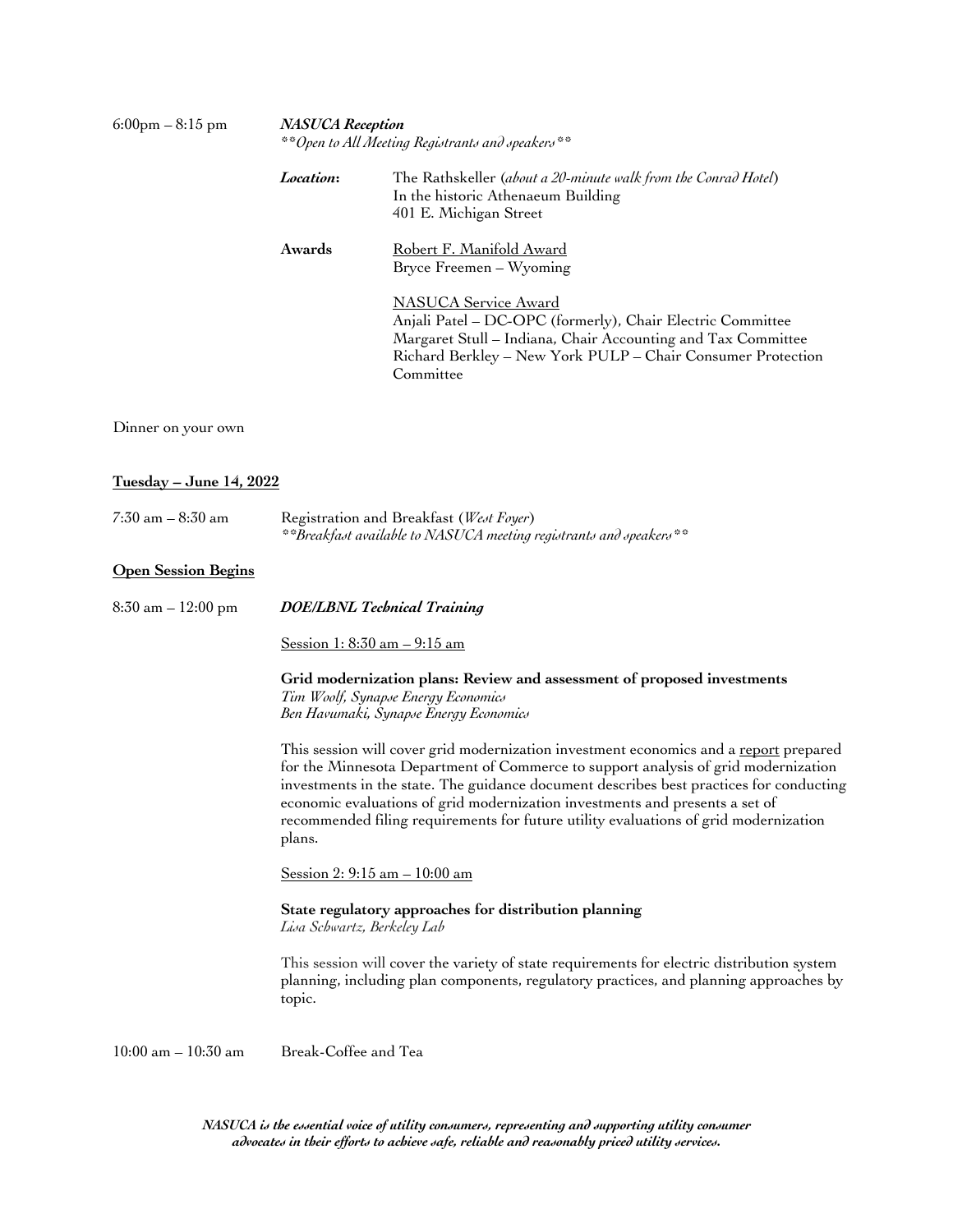| Session 3: $10:30$ am $- 12:00$ pm |  |  |  |
|------------------------------------|--|--|--|
|                                    |  |  |  |

|                                      | incentives<br>Mark Lowry, Pacific Economics Group Research<br>Tim Woolf, Synapse Energy Economics<br>Qe3A and discussion with NASUCA members | Performance-based regulation (PBR): multiyear rate plans and performance-based                                                                                                                                                                                                                                                                                                                                                                                                                                                                                                                              |  |  |
|--------------------------------------|----------------------------------------------------------------------------------------------------------------------------------------------|-------------------------------------------------------------------------------------------------------------------------------------------------------------------------------------------------------------------------------------------------------------------------------------------------------------------------------------------------------------------------------------------------------------------------------------------------------------------------------------------------------------------------------------------------------------------------------------------------------------|--|--|
|                                      | guide for state utility consumer advocates.                                                                                                  | This session will provide training on PBR approaches, including multiyear rate plans and<br>targeted performance incentive mechanisms, as well as necessary consumer protections.<br>Following presentations, NASUCA members will discuss interest in a potential PBR                                                                                                                                                                                                                                                                                                                                       |  |  |
| $12:00 \text{ pm} - 1:30 \text{ pm}$ |                                                                                                                                              | Consumer Advocates of the PJM States (CAPS) - Board Meeting (Beijing Room)                                                                                                                                                                                                                                                                                                                                                                                                                                                                                                                                  |  |  |
| $12:00 \text{ pm} - 1:30 \text{ pm}$ | Lunch on your own.                                                                                                                           |                                                                                                                                                                                                                                                                                                                                                                                                                                                                                                                                                                                                             |  |  |
| $1:30 \text{ pm} - 2:40 \text{ pm}$  | Modern Approaches to Identifying and Understanding Customers Who Are Struggling to<br><b>Maintain Utility Service</b>                        |                                                                                                                                                                                                                                                                                                                                                                                                                                                                                                                                                                                                             |  |  |
|                                      |                                                                                                                                              | Many households face a crisis of maintaining utility service, affording utility bills,<br>avoiding service shutoff, and paying down past due balances. Whether still recovering<br>from the pandemic or simply facing challenging economic conditions, customers need<br>help. This panel will explore some modern approaches to using data to understand and<br>identify customers in need, explore what that data is telling us about who these<br>customers are and provoke a discussion about creating more holistic approaches to<br>getting identified customers the full spectrum of help available. |  |  |
|                                      | Moderator:<br>Gabriela Sandoval                                                                                                              | Director of Race and Equity Policy, TURN - The Utility<br>Reform Network                                                                                                                                                                                                                                                                                                                                                                                                                                                                                                                                    |  |  |
|                                      | <u>Speakers:</u><br>David Konisky<br>Jessica Brahaney Cain<br>Richard Berkley                                                                | Co-Director, Energy Justice Lab, Lynton K. Caldwell<br>Professor, Indiana University<br>Vice President, Customer Operations, Eversource<br>Executive Director, New York Public Utility Law Project                                                                                                                                                                                                                                                                                                                                                                                                          |  |  |
| $2:50 \text{ pm} - 3:30 \text{ pm}$  | Cybersecurity Update - Questions Advocates Should Be Asking                                                                                  |                                                                                                                                                                                                                                                                                                                                                                                                                                                                                                                                                                                                             |  |  |
|                                      | Ronald Keen                                                                                                                                  | Senior Advisor, National Risk Management Center<br>(NRMC)Cybersecurity and Infrastructure Security Agency<br>(CISA), U.S. Department of Homeland Security (DHS)                                                                                                                                                                                                                                                                                                                                                                                                                                             |  |  |
| $3:30$ pm $-4:00$ pm                 | Break                                                                                                                                        |                                                                                                                                                                                                                                                                                                                                                                                                                                                                                                                                                                                                             |  |  |